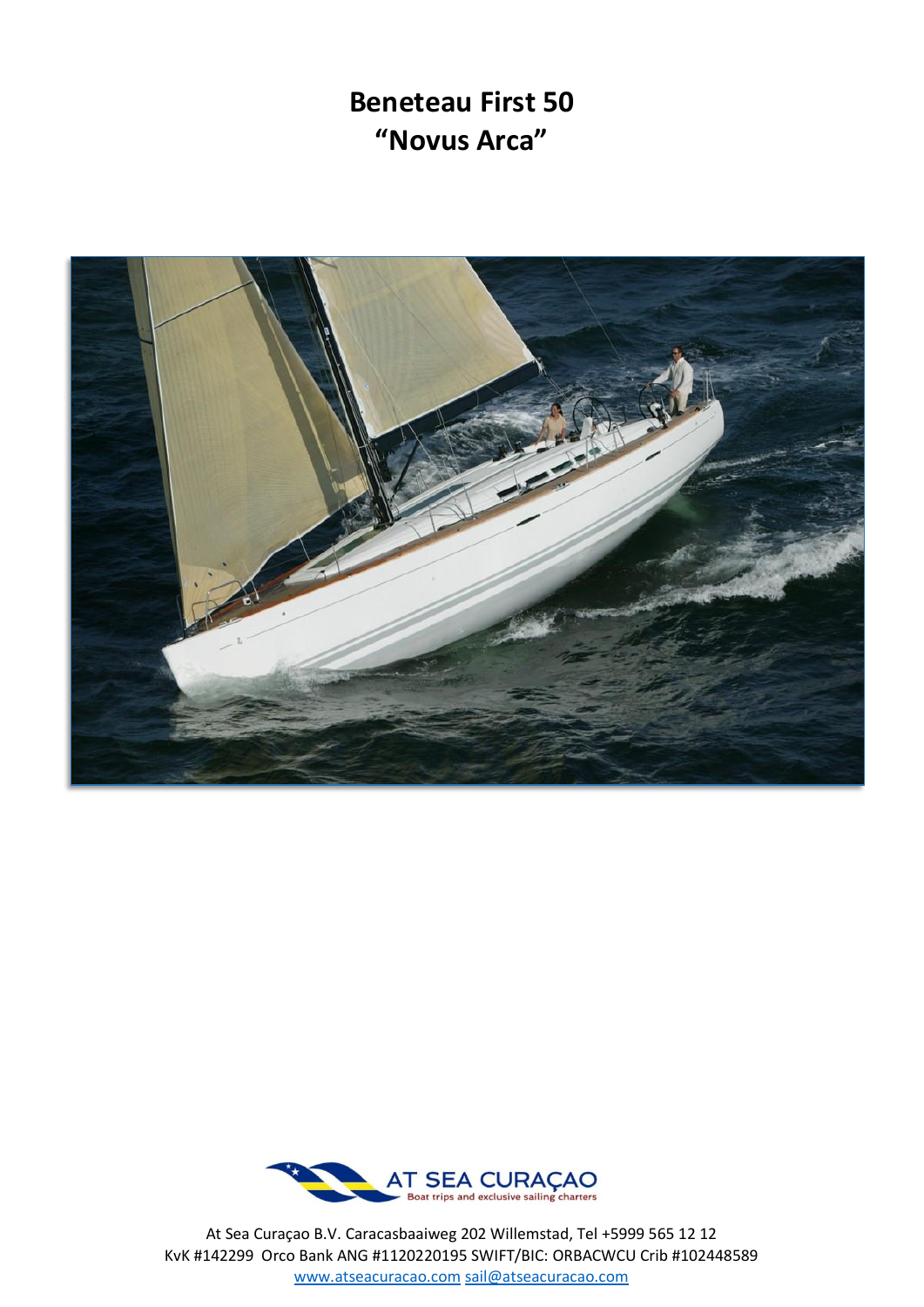## **NAME: NOVUS ARCA – SAILING YACHT – BENETEAU FIRST 50" - 2017**

Contact: Edwin Sluis (manager/skipper) - [edwin@atseacuracao.com](mailto:edwin@atseacuracao.com) +5999 565 12 12 Merel Franssen (fin. manager) - [merel@transmarksailing.com](mailto:mark@transmarksailing.com) +5999 512 42 76 Mark Sven de Vries (skipper) – [mark@transmarksailing.com](mailto:mark@transmarksailing.com) +5999 512 42 74

## **INFO:** Max. 12 guests

Boat is available every day upon request, subject to availability F&B preferences must be notified to boat manager 24 hours before All prices are excluded 9% sales tax (OB) and +3,5% Paypal service fee

## Embark and disembark in

Option 1. Pier of Mood Beach (Cabana) Option 2. Pier of Santa Barbara Option 3. Jan Sofat Resort Marina Box C21

#### **Private charters:**

(1) Full Day (8 hrs) **\$ 1,150.--**

Upon guest wishes we can sail to Klein Curacao or some sightseeing and snorkeling at Curacao… During this trip we serve sandwiches/fruit in the morning and we prepare a nice lunch on board. Drinks are included (open bar).

## (2) ½ Day (4 hrs) **\$ 950.--**

We depart from Mood Beach and set sail to Fuik Bay where you have a change to swim. On board we prepare some fingerfood and open bar is included.

(3) Sunset Trip (2.5 hrs) **\$ 650.--**

Departure time for this trip is in the summer months 5 pm and in the winter at 4 pm. We will show curacao's amazing sunset with it beautiful colors on board we serve some bites and open bar

(4) Sailing trips full day with overnight stay **\$1,500.--**

We can go where ever you want, but we suggest an overnight stay at Klein Curacao. We BBQ and make a campfire at the beach while enjoying the beautiful sky filled with stars at night. Food and beverage are included.

(5) Go West (Full Day) **\$ 1,350.--**

The name says it all. We set sail to the west and make some stops and beautiful beaches we show the Blue Room and you get transferred back with a taxi. In the morning we serve sandwiches and fruit and in the afternoon we serve a freshly prepared lunch on board. Open bar is included.

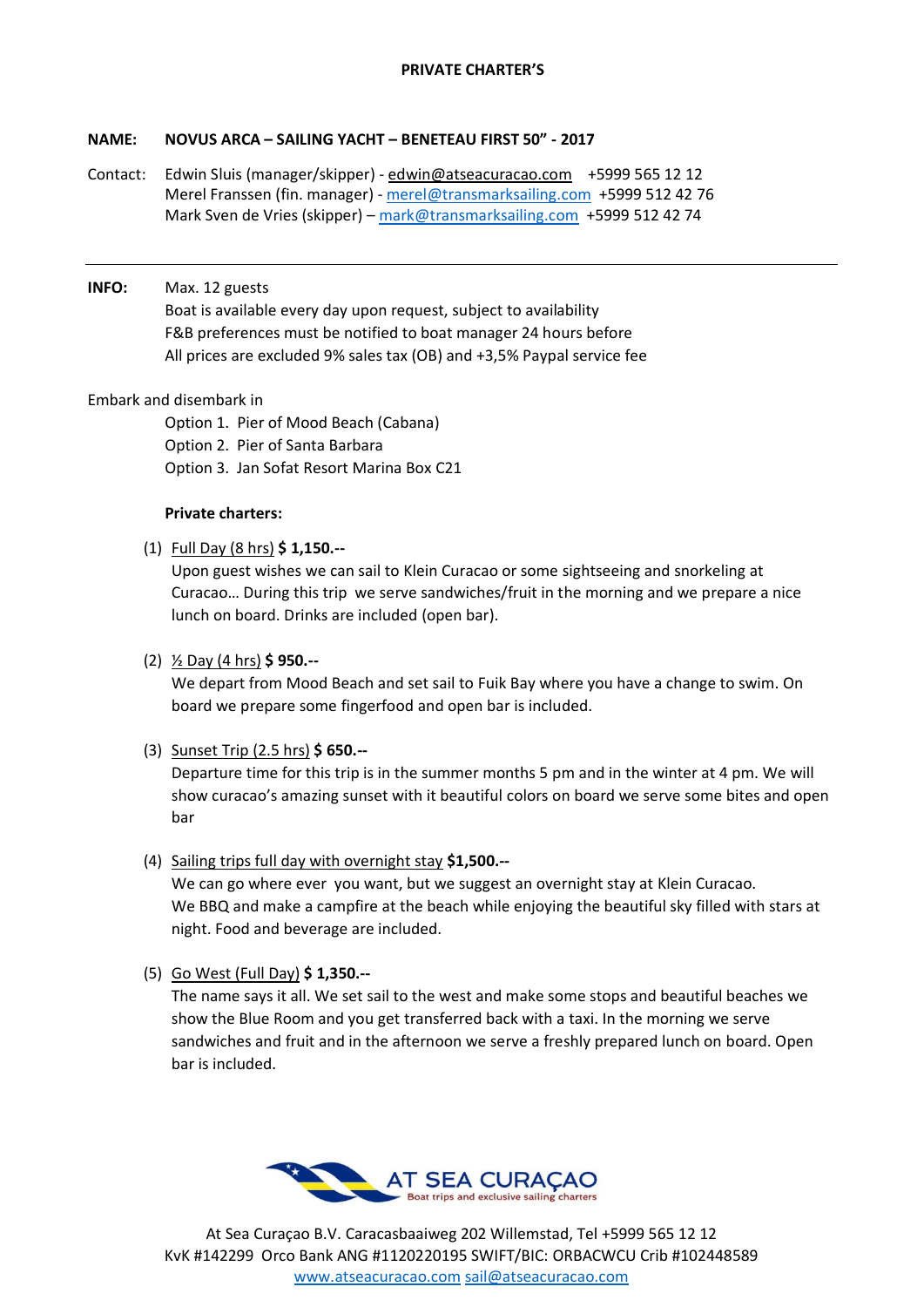## Additional Persons

Prices are all in USD and for **max 2 guests**.

In general each additional person price is **\$ 30.—**for ½ day and **\$ 60.—** for full day (max. 12 pax). The extra charge per extra person is to be discuss with boat manager!

Inclusions: Skipper, Snorkel Gear, toilet & shower on-board, dinghy + 5 hp.

**Guided snorkel trips**: **\$100.--** surcharge



# **Suggestions**

Full Day (8 hrs) Go East; Klein Curacao trip duration one way 2,5 hrs, return trip 2 hrs. or

Go West; Lagun (Blue Room) one way 4 hrs, Lagun taxi return ¾-1 hrs.